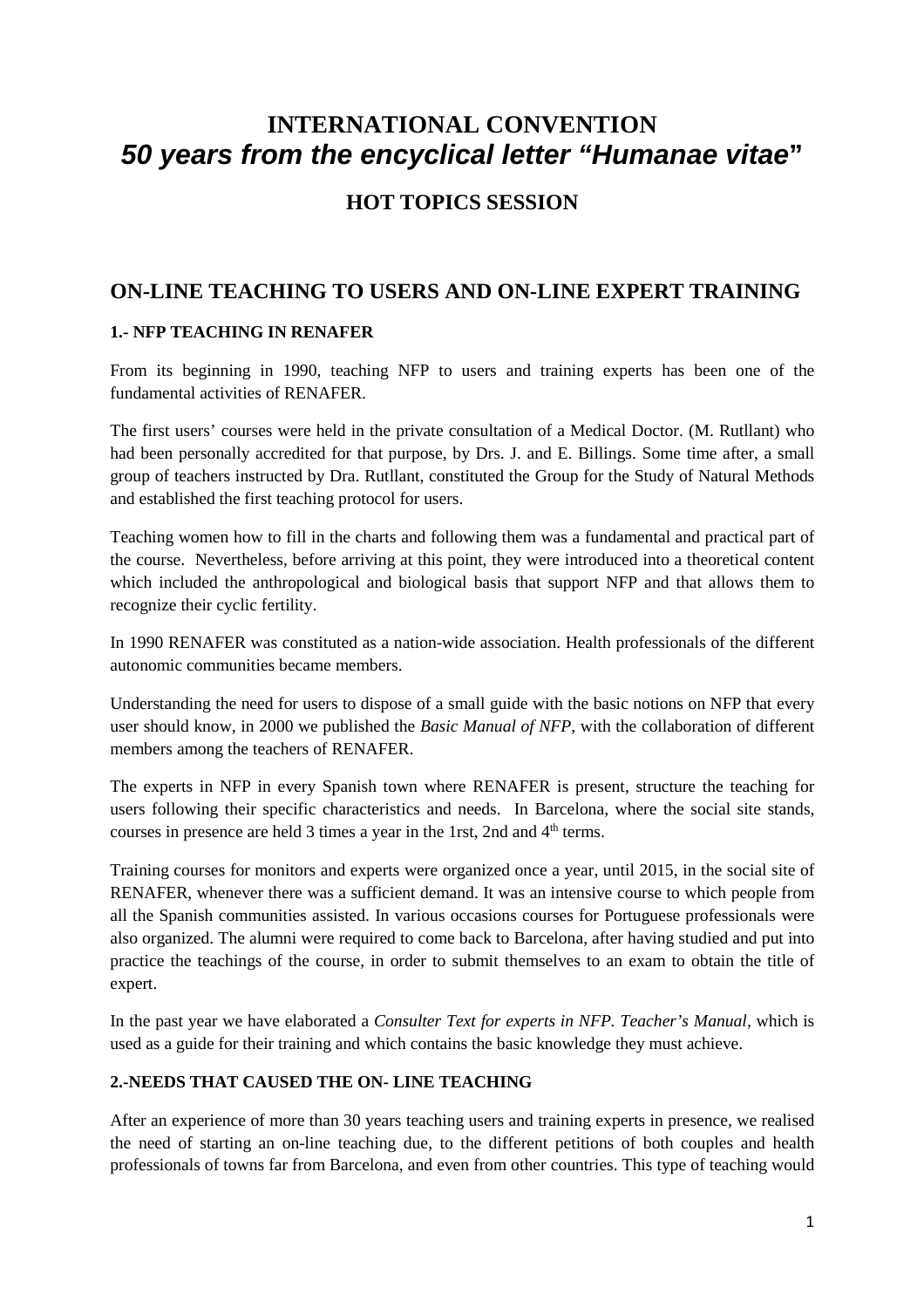avoid them travelling, and so diminish the cost of their training and also would facilitate the incorporations in the field of NFP. It would also make easier the personal and repeated consultations of those who already are involved in it. Finally it would solve the urgency of those who cannot wait for another course due to a near marriage, or for any other urgent situation.

With this objective in mind, in 2013 we started a pilot program for users, and later on in 2015 another one for the training of experts.

The on-line teaching was started with the acquired experience in the counselling of couples who had already done the course in presence and that after some time, due to changes in their fertile life (postpartum, pre-menopause…) got in touch again with us to solve some questions or to refresh their knowledge in this matter. This did not always occur from nearby places, and it obliged us to adapt in our teaching, the use of ICT. The good results obtained with these new techniques, thrust us to start the on-line teaching protocols for users, and later for expert training.

# **A- Users' Courses**

## **3.A -OBJECTIVES**

The objective of these courses is the preparation of users for the practice of Natural Methods of Family Planning and the adoption of the style of life that defines NFP: self-knowledge, communication, respect, mutual help, faithfulness and esteem for conscientious parenthood.

In relation to these objectives, it is necessary:

- An integral vision of human sexuality
- A basic knowledge about the, biological, psychological and emotional differences between man and woman.
- A knowledge about combined fertility
- That the knowledge acquired by the users on the Natural Methods used in NFP, allow them to choose the most convenient method according to their personal/couple needs.
- That the users be capable, at the end of the course, of interpreting by themselves their charts, without the help of the expert.
- That the learning results in a deeper experience of sexuality in marriage, within the style of life that NFP proposes.

These courses are addressed to couples and other people who want to have a greater knowledge on human fertility.

## **4.A -CONTENTS**

In the presence courses for users held in RENAFER, it is required that both members of the couple participate in order to learn how to adapt the different expressions of their sexuality and to introduce themselves together in the style of life that proposes NFP. When we thought about the methodology of the on-line program, we were afraid that the man would not participate actively in the learning process, that is why we planned specific sections to involve him.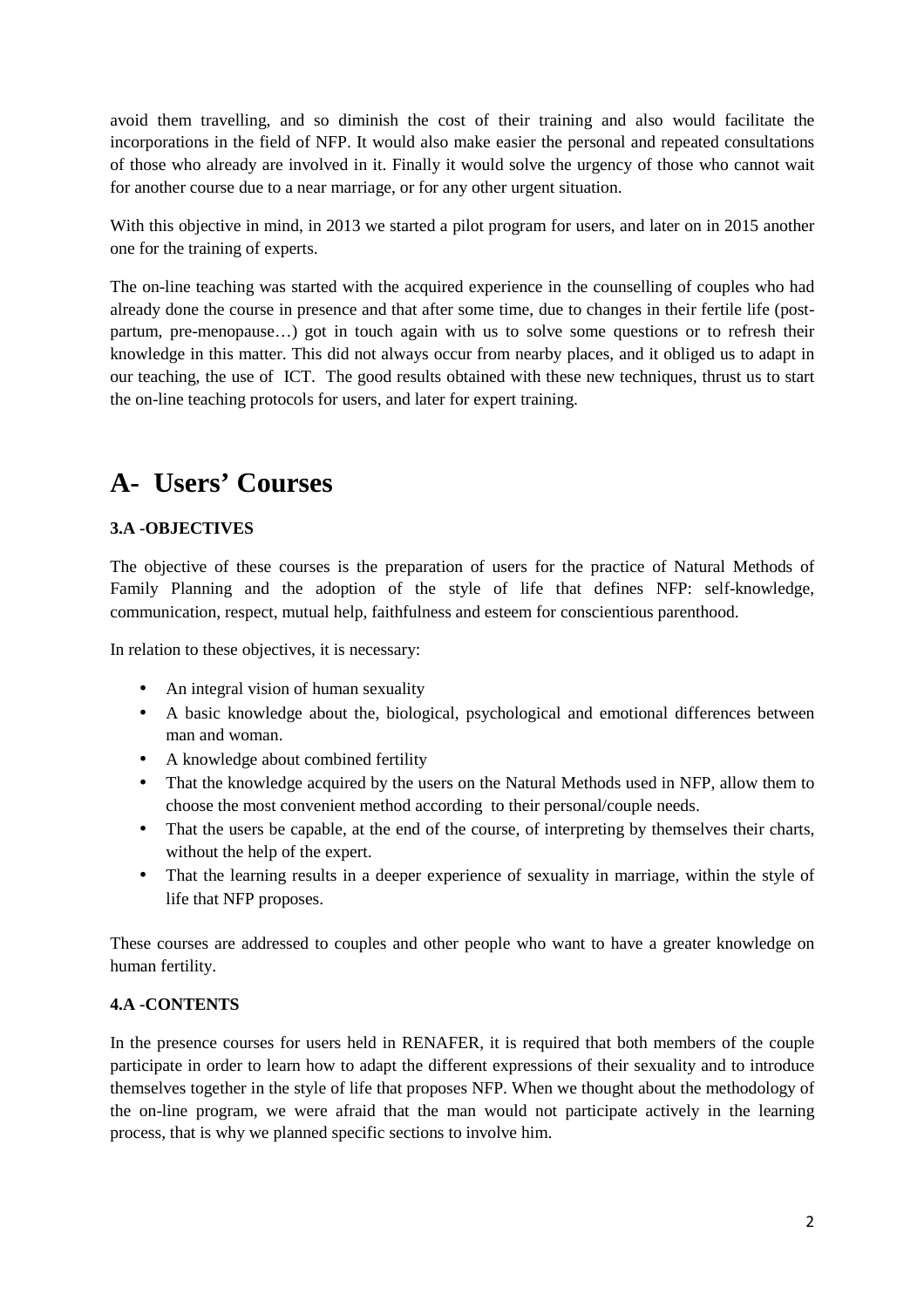Before beginning the course, we have a first contact, by phone or on-line, for the couple to explain their situation: whether they are married or going to do so, if they want to look for a pregnancy or if they want to avoid it, or if they are single and want to learn more about their fertility. The expert explains the aims of the course, the methodology and other conditions and answers the questions that might be proposed by the pupil.

Once determined the needs of the pupils, we send them the teaching protocol and start with the personal teaching, according to the circumstances of each one.

## **5.A-METHODOLOGY**

The on-line teaching, as well as that in presence, starts with an anthropological content based on the Personalist Anthropology, upon which stands NFP. The correct integration of all the aspects of human sexuality occupies a great part of the teaching. This part of the subject belongs to the first documentation delivery of the course. 15 days after the anthropological chapters, the chapters on biological and physiological basis are sent.

Once the knowledge on the basis of NFP is acquired, we send the chapters on the different methods used now a day. After the course, the couple will choice the method to be used, according to their needs and circumstances.

In order for the couple to register the different indicators of ovulation, we send them adequate charts for every method. At the beginning of the first cycle, the users are informed about the convenience of abstaining from sexual relationships till they observe the change in the mucus symptom and the maintained temperature rise for Symptothermic Method, or during the whole cycle for Billings Method.

Referring to Symptothermic Method, once the changes in the mucus symptom as well as the maintained temperature rise, are observed, the alumni send their chart to the teacher so that he/she may confirm ovulation, check that the observations and registers in the chart are correct and give them the guidelines for the sexual relationships during the rest of the cycle. We advise them to ask any question related with their observations as soon as it comes up, in order to make clear every concept. Once interpreted and corrected the first cycle, we give them the instructions for the next ones.

The users must send the chart together with the corresponding comments for the teacher to confirm that it has been correctly interpreted. This is the best way for them to be autonomous in a few cycles. The delivery of the charts has to be well controlled in order to assure that all the necessary knowledge has been acquired.

Every chart has to be revised; the teacher will correct by mail the mistakes that the users might have committed in the interpretation of the observations, taking special care that they understand perfectly the explanations that have been transmitted.

All observations have to be registered in the chart. We do not accept unfinished charts or badly registered. These charts cannot be interpreted and are sent back to the users with the corresponding comment about the missing indicators.

The particular situation of every user is treated specifically according to her needs. We frequently receive couples in special circumstances such as stress, breastfeeding, post-partum, pre-menopause, post-pill, post-iud…some looking for a new pregnancy others with the urgent need of avoiding it.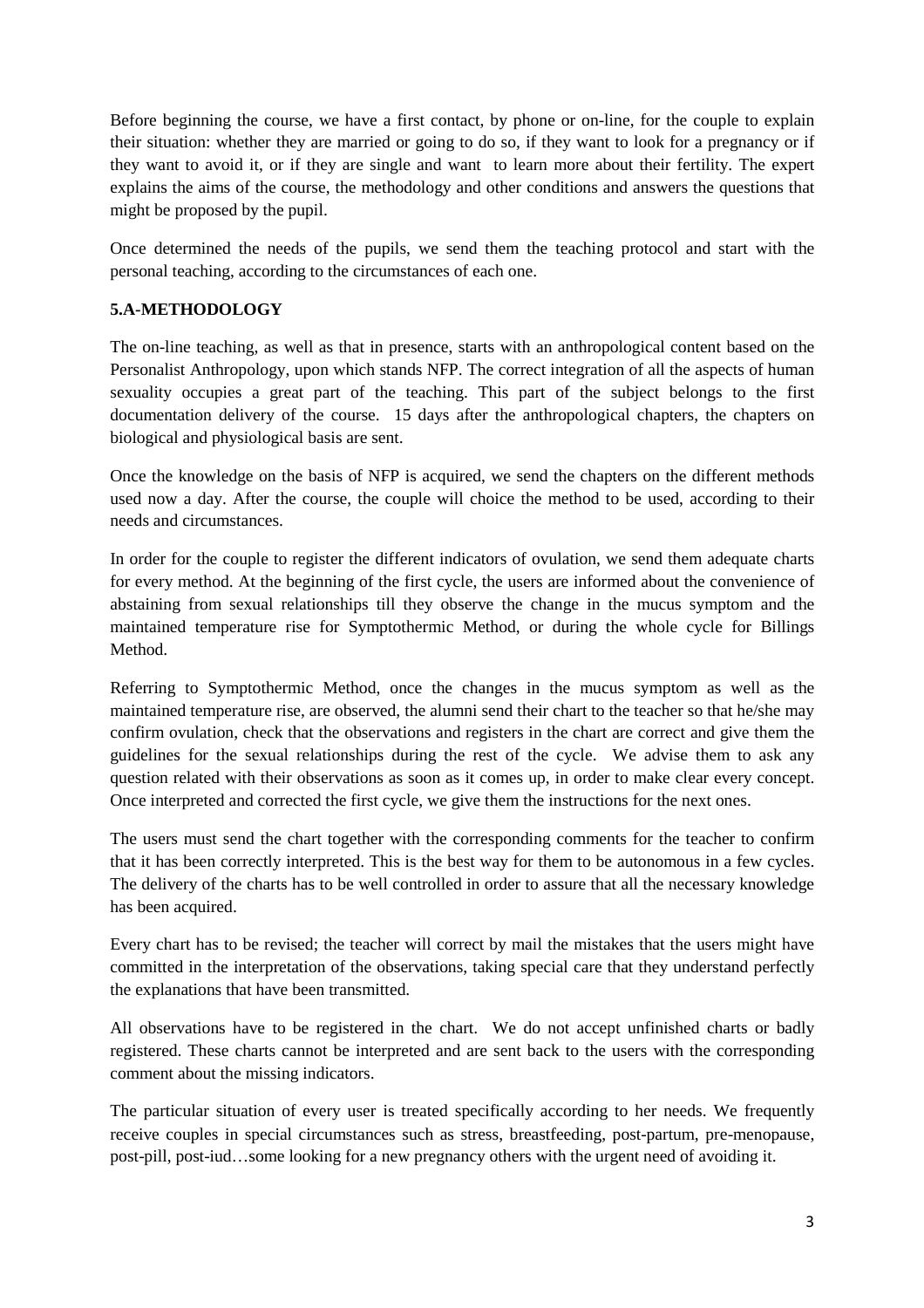Depending on the particular situation of the couple when they start the course, the documentation on anthropology and sexuality is also accompanied by a first information of how making the observations of the fertility indicators and their register in the chart. If breastfeeding is the case, we also send documentation on the MELA rules and Rötzer rules for breastfeeding and other information about fertility during this period. All the couples that arrive in this situation are derived to the expert in breastfeeding of our team. Thus every couple needs a different and personal tutor according to their situation.

When we planned to start the on-line teaching, we knew that in a face to face interview, questions are proposed while the explanation is going on but this is not so in an e-mail explanation. This is why we stress that the contact between users and experts must be very fluid and constant and the teacher must be extremely precise and sufficiently clarifying in his/her answers and comments.

## **6.A MATERIAL**

Manual Básico de Planificación Familiar Natural. Ed. Esin, S.A. Disclosure Articles

## **7.A**- **LENGTH OF THE COURSE**

The course lasts until the teacher and the couple agree that they have acquired the necessary knowledge about the matter. The average length is 6 months.

## **8.A- RESULTS**

**8.A.I** The on-line teaching program for users started in 2013.

In 2016-2017, 7 couples were taught. In 2018, 2 couples are being taught.

The response of the couples that have received the on-line teaching is being very positive. They consider the facility of getting in contact with the teacher and solving doubts as an important benefit, together with the personal relation that is established with the teacher. The users are grateful about being able to follow the learning at the rhythm that every circumstance and person requires. Last but not least, they value the saving of time and money that such practice allows.

The teachers also value positively the high level of knowledge obtained by the couples and the response and involvement of the men.

## **8.A-II Users' satisfaction**

Up to now, the results are very favourable. A good communication has been established between teachers and users and the response of the last has been excellent.

We now describe a couple of examples, among other experiences.

a) A Mexican couple who later on moved to Australia got in contact to follow the on-line course.

The woman had important health problems and could not get pregnant until the doctor discharged her. After the training, when her health got better, they decided it was the time to become pregnant. Afterwards, they were able to plan her pregnancies according to her health. Now a day, they have three children and are very grateful for having had the opportunity of learning NFP from abroad. They still maintain the contact with their teacher.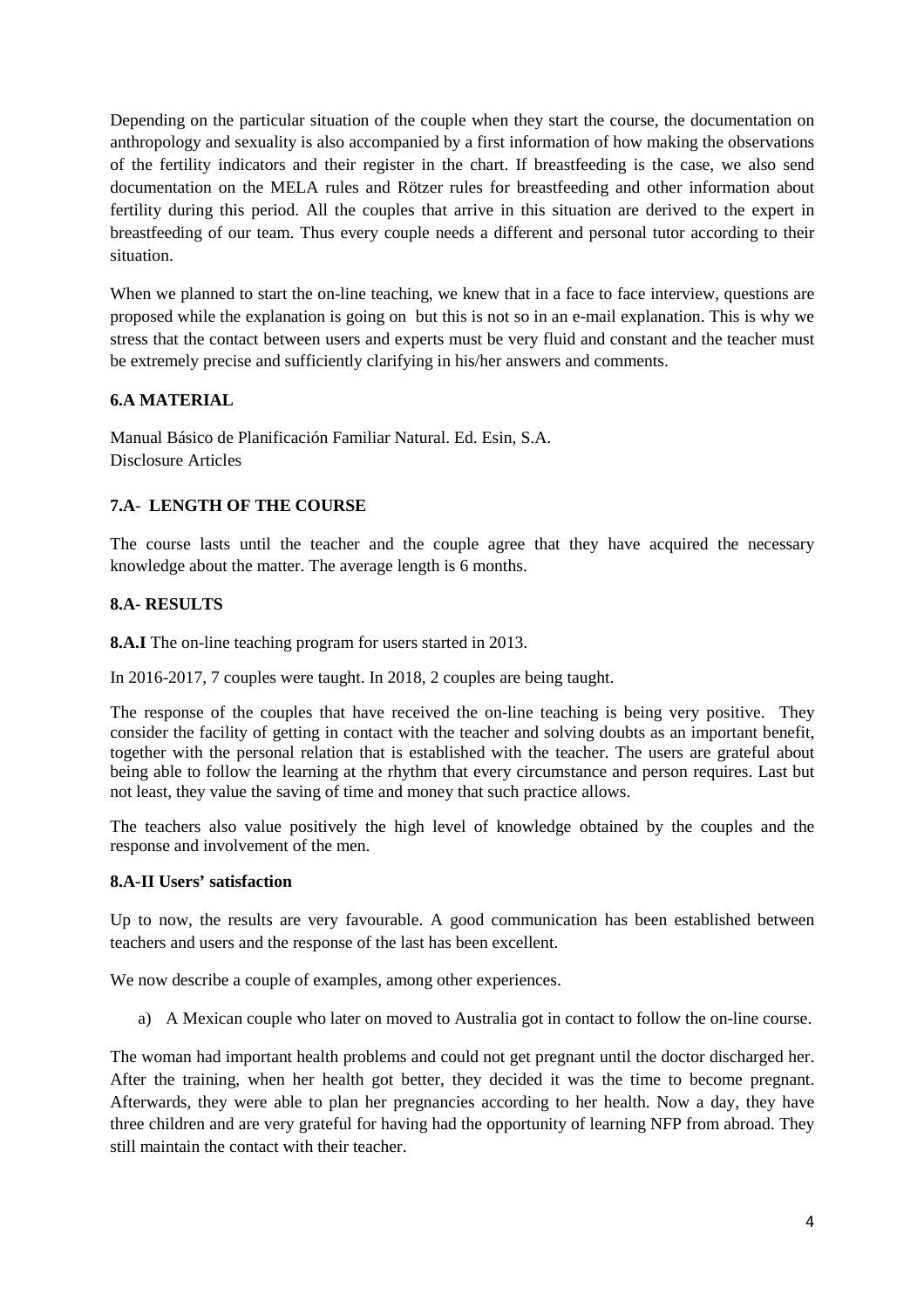Their testimony*: "For our family it is a great gift to enjoy the peace of knowing that we have the children that we can support and take care of, according to our health. Natural Methods are a part of our common project of life, our deep friendship, how we are open to life, when we decide that it is no longer time to call for parenthood, how is our relationship as spouses and as parents and how do we want to educate our children"* 

b) Another couple started a course in presence but as they moved into another Spanish region, they continued via on-line.

Their testimony*: "We knew nothing about this matter, it was absolutely new for us. We only had heard unfavourable comments about it. When taking the course, and getting a deeper knowledge of my body's way of functioning, my husband has become almost an expert in the analysis of every one of my charts: why does this temperature shift happens, how more days until ovulation, this is the peak day….* 

 *"I cannot miss thanking our teacher and friend. Someone who has always been there when we needed her, who has solved any doubt we proposed to her, and who has taken care of us from the day we met her, till today. We thank her effort and that of the people that belong to associations that develop such human work: to transmit the value of life from its first and most early stage, in the unitive and procreative acts, within marriage".* 

These testimonies, among others, thrust us to follow on in this direction, knowing that we can help many couples that don't have an NFP centre near where they live, but that through the on-line courses they can benefit from the values of NFP.

# **B- Expert training**

As expected, the program starts with the personalist anthropology and the biological basis that sustain NFP. The physiological block is treated differently whether the training is addressed to health professionals or to others.

## **3.B OBJECTIVES**

The objective of the course is the training of experts/teachers of Natural Family Planning This requires:

- An integrating vision of the different dimensions of human sexuality (basic knowledge of Personalist Anthropology)
- A deeper study of the biological, psychological and emotional differences between man and woman and on combined human fertility.
- An exhaustive knowledge on the Natural Methods used now a day in NFP.
- A pedagogical and psychological capacity to teach and treat the different user couples.
- A personal adherence to the style of life that proposes NFP, that favours its transmission to the users which they teach.
- A basic preparation in order to be able to detect the particular situations of every couple and thus to be able to address them to the specialist, if required.
- An interest to continue and widen the training/investigation in matters related to NFP.

This course is addressed to health professionals: medical doctors, nurses, midwives… and to other users who want to acquire the knowledge that will allow them to transmit the style of life of NFP, as well as the Natural Methods that support it.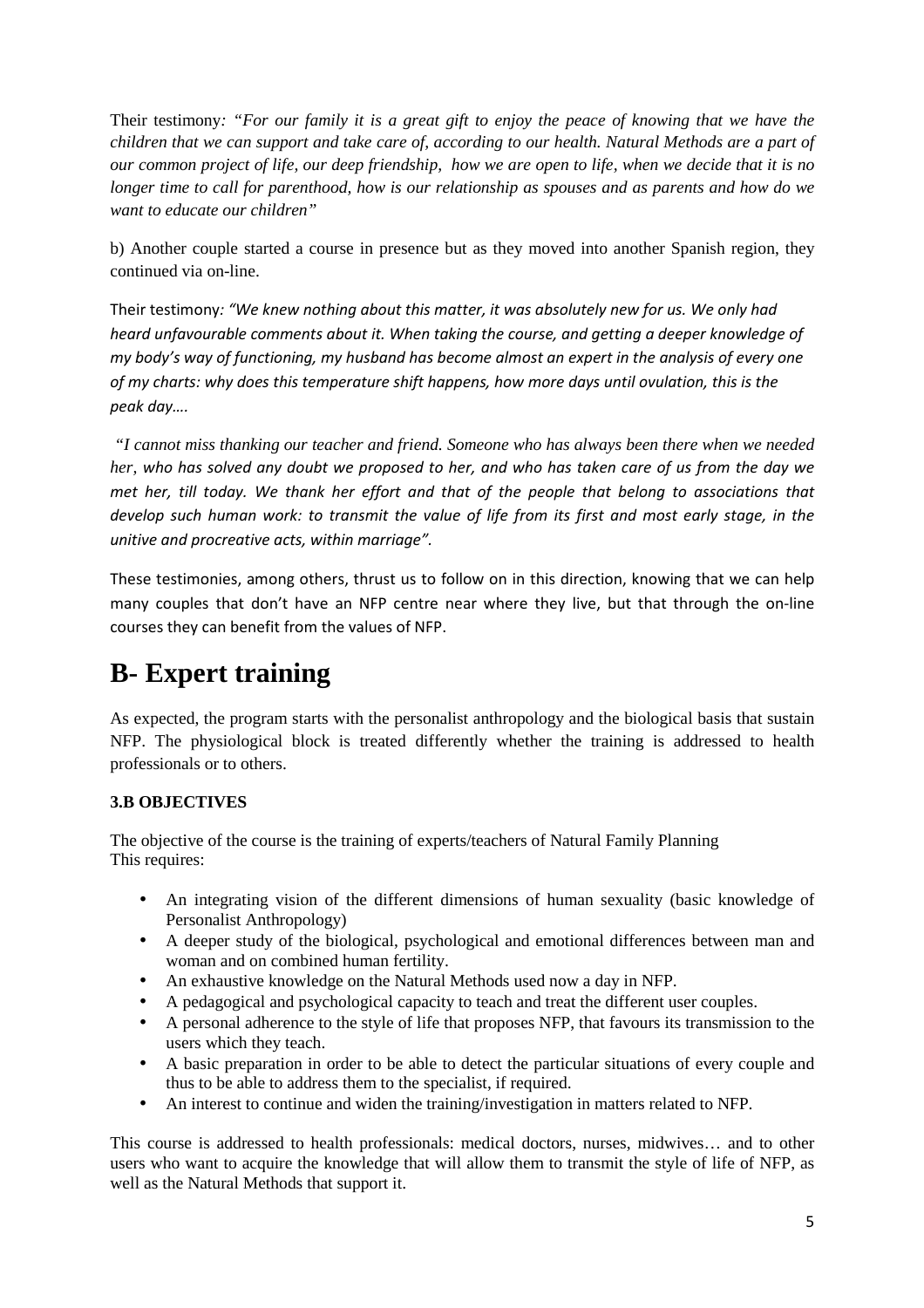## **4.B CONTENTS**

The course is divided into 5 blocks:

### 1rst-

- Personalist Anthropology
- Human Sexuality
- Characteristics and roles of the people involved in NFP.
- Man-woman: Equal but different

### $2^{\circ}$ -

- Anatomy and physiology of human fertility.
- Physiology of the cervical secretion.
- Biophysic parameters of the cervical secretion
- Fertility indicators.
- Combined fertility.

### $3rd -$

- Billings Method in normal situations
- Billings Method in special situations
- Symptothermic Methods in normal situations
- Symptothermic Methods in special situations
- Pathological situations.

#### 4th-

- LAM Method
- RÖTZER Method
- Naprotechnology
- New technologies in fertility awareness.

#### 5th-

- Basic knowledge on contraception
- NFP and health promotion
- Teaching pedagogy

## **5.B METHODOLOGY**

The documentation related to those blocks is sent in two deliveries, with a lap of two weeks in between. After 15 days of the second delivery, we send a partial exam which, after being corrected, is turned back to the pupil. This methodology is repeated in every block.

In the Natural Methods' block, besides the theoretical documentation, we also send a great number of charts to be interpreted by the pupils and sent back to the teacher to be corrected. Those charts are examples of different type of situations that the expert will have to face when teaching his/her users. Some of them will have to be interpreted and others will contain mistakes that they will have to discover and correct. The teacher will review the charts and answer back via e-mail, with clear and extensive comments on the proposed exercise.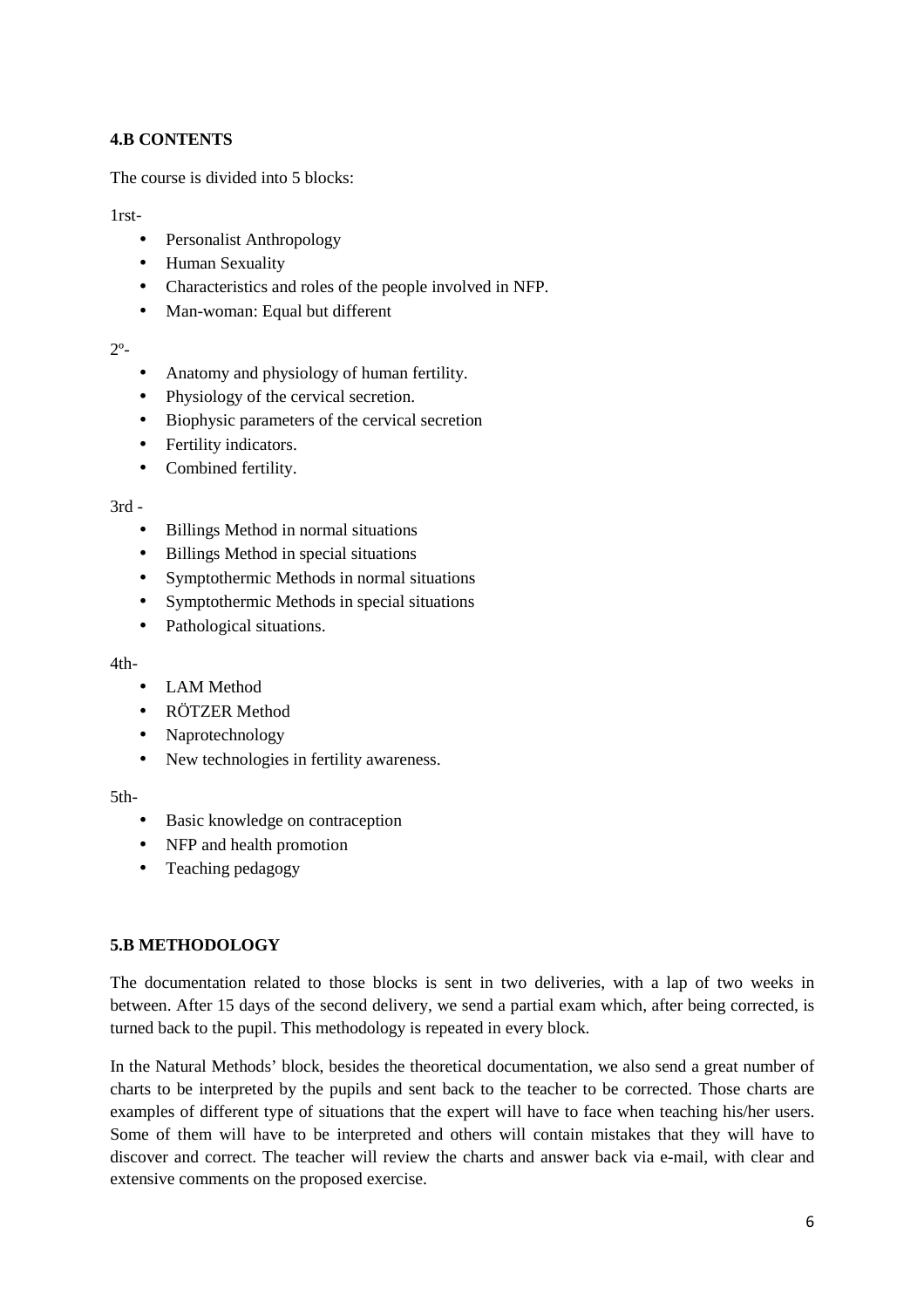Other charts to be worked on contain pathological situations (poliquistic ovaries, thyroid problems…) for them to learn how these situations affect the charts and to prepare them to derive the user to the correspondent specialist.

At the end of the course, the alumni have interpreted around 200 charts. In this way, the pupil, before obtaining the title, will have seen and interpreted as many different situations as possible.

Another important consideration in the training of experts is their pedagogical preparation in order to teach and tutor their users, so that they become autonomous in following the chosen method. The teacher plays a decisive and essential role in this purpose and thus requires her special commitment to transmit the importance of following exactly the rules of the method and to persevere in the observations and registers.

The expert will be trained to transmit the style of life to their pupils. This will help them to make the adequate procreative decisions, and value positively their choice for NFP. When this is achieved, the objective of the teaching will be fulfilled. For this purpose the expert must possess specific characteristics which are also the objective of this course.

## **.B- MATERIAL**

Texto de consulta para expertos de PFN. Ed. RENAFER Symposiums'/Congress' Proceedings Doctoral thesis

## **7.B- LENGTH OF THE COURSE**

The course lasts as a school course. After every block, the pupil undergoes a partial on-line test. At the end of the course, the future expert is submitted to an exhaustive face exam, both oral and written. The written exam includes all the blocks contained in the program. The oral examination is based on the interpretation of charts that reflect normal and special situations.

#### **The teacher dedicates a media of 40 h. per pupil.**

The titles given after passing the final exam are provisional and must be supported by two retraining activities.

## **8.B- RESULTS**

**8.B.I** The on-line expert training program started in 2015.

In 2016-2017, 7 experts from different professional fields were trained (psychology, nursing, pedagogy, chemistry, midwives).

At this moment, 2017-2018, 6 experts with different professional profiles (family medicine, gynaecology, and nursing) are being trained. This makes a total of 13 experts, since its beginning in 2015.

#### **8.B.II- Satisfaction of the trained experts**

The alumni that have obtained the title of expert have manifested their positive opinion about the way the course has been conducted, the knowledge and skills acquired and the personal treatment that they have received from their teachers. (Attention, dedication, transmission of the style of life of NFP)